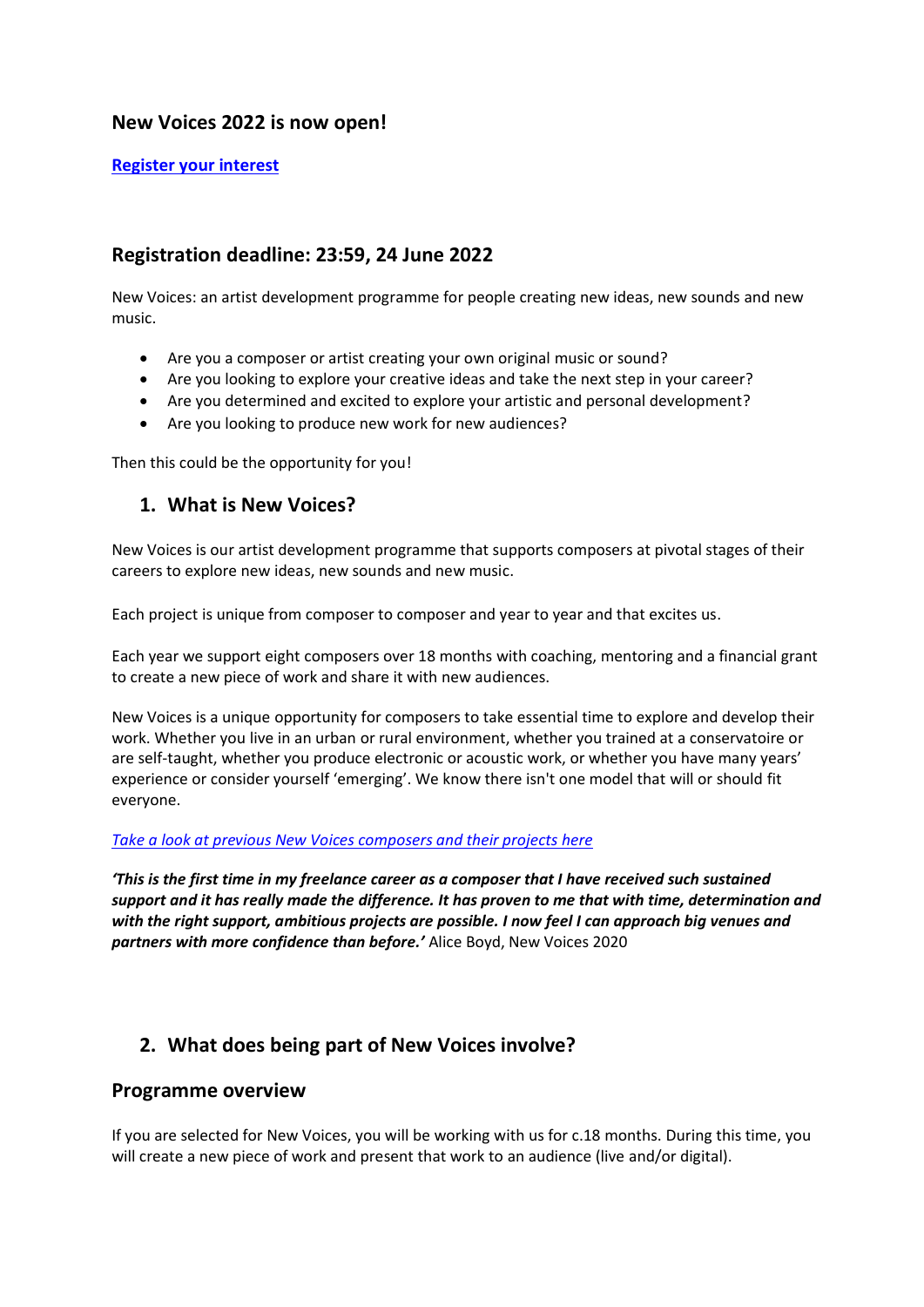The programme is split into the following phases.

#### **Discovery Phase – you will:**

- be assigned a Creative Project Leader to work with at Sound and Music
- receive a bursary of £500 for this stage of the programme
- receive additional access support (including financial) if you need this to participate in New Voices
- meet the other New Voices at an in-person or online induction day (travel and expenses covered)
- start developing your project ideas for a live and/or digital projects
- begin coaching sessions with an accredited coach
- choose a mentor
- take part in residential and/or digital networking days with the other New Voices composers (travel and expenses covered)

#### **Activity Phase – you will:**

- start working practically on your project
- receive a bursary of £1,000 for this stage of the programme
- receive a production grant of up to £6,000
- decide who you want to reach with your work, how and why
- develop and present the final public event for your project
- take part in project evaluation

If you are interested in finding out more about coaching and mentoring view our [Coaching and](https://soundandmusic.org/discover/resources/coaching-and-mentoring-toolkit/)  [Mentoring toolkit here.](https://soundandmusic.org/discover/resources/coaching-and-mentoring-toolkit/)

### **Finances**

Participants on the New Voices programme will receive a £1,500 bursary and up to a £6,000 production budget to create a new work and share this with an audience.

Composers' travel and expenses will also be covered for New Voices activity which we ask you to take part in, such as the induction and networking days. Travel and other expenses are covered through each composer's production budget.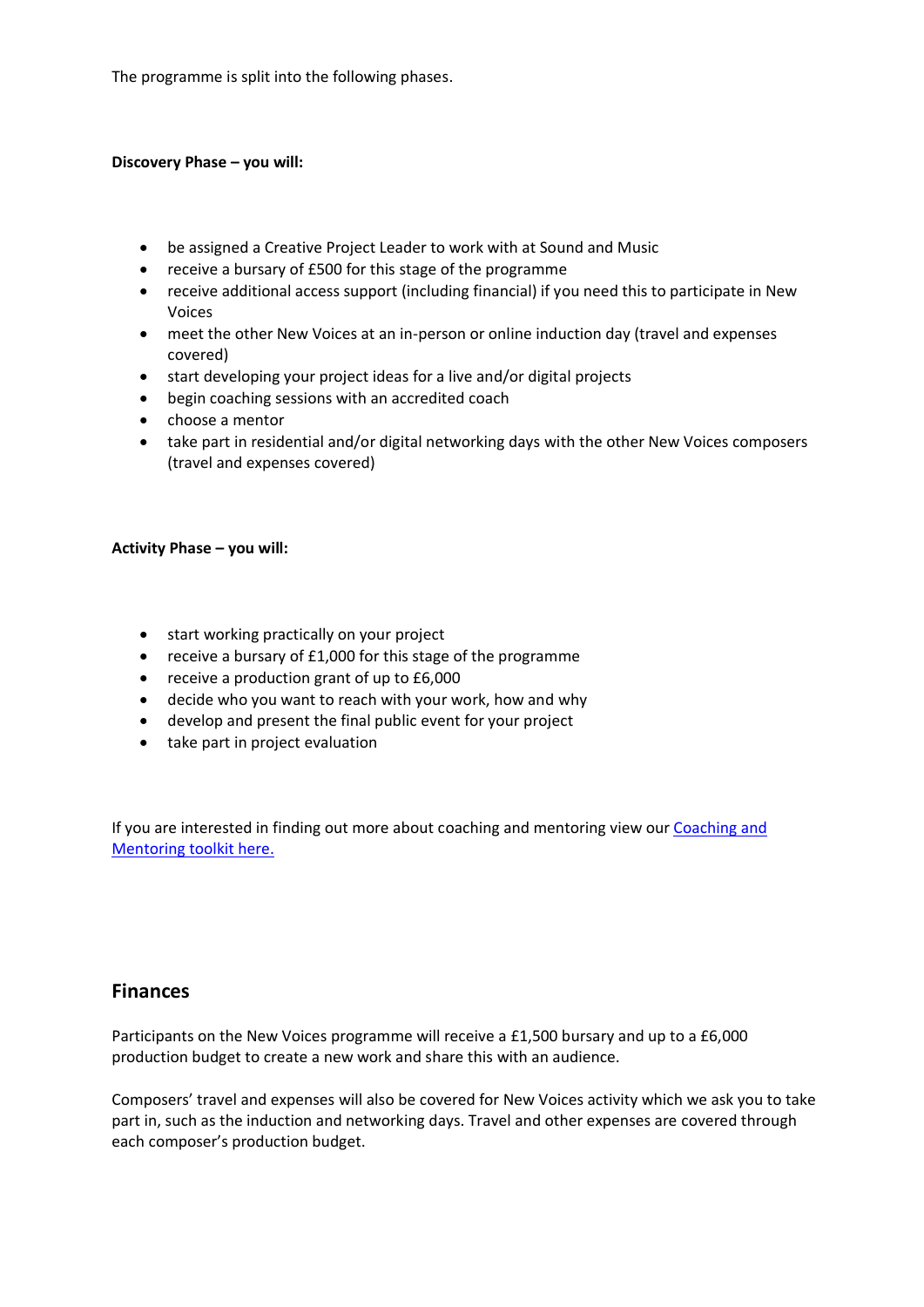# **Accessibility**

If you have accessibility needs and require additional support for applying please contact [alex.noble@soundandmusic.org.](mailto:alex.noble@soundandmusic.org)

We can offer alternative application methods (e.g., via email), extensions for the application process, and can also offer financial support for anyone who needs to pay for additional access support, including at interview stage. We want to accommodate any access needs so please get in touch so we know how we can help.

## **Dimensions Award**

There will also be the opportunity to apply for further support to develop a specific digital element to your work. This opportunity will be open to New Voices to apply to once they have started work in the Discovery Phase. More details on this process will be provided at the start of the programme.

### **Seed Award**

Composers who are interviewed but not selected to join the full programme will each receive a Seed Award – a targeted package of support including two sessions with a Creative Project Leader, an option to receive coaching, and £100 contribution to support the research and development of a particular project.

For further information please see eligibility and selection criteria below.

## **3. How to apply**

## **Register first, apply later**

- 1. [Register your interest](https://soundandmusic.org/new-voices-2022-registration/#1.%20*Register%20your%20interest*%20by%20[deadline]%20#2.%20Receive%20application%20materials%20on%20[date]%20#3.%20*IAQ%20sessions*%20open%20to%20anyone%20who%20has%20registered%20(optional%20but%20recommended)%20#4.%20Submit%20application%20by%20[deadline]%20#5.%2018%20shortlisted%20candidates%20selected%20#6.%20Interview%20stage%20with%20*panel*%20#7.%208%20people%20selected%20to%20join%20New%20Voices,%2010%20people%20awarded%20*Seed%20Award*.) by **23.59, 24 June 2022**
- 2. Receive application materials on **27 June 2022**

3. 'Infrequently Asked Questions' sessions open to anyone who has registered (optional but recommended).

- 4. Submit application by **22 July 2022**
- 5. 18 shortlisted candidates [selected](https://soundandmusic.org/new-voices-2022-registration/#h_2814755592581652445120986)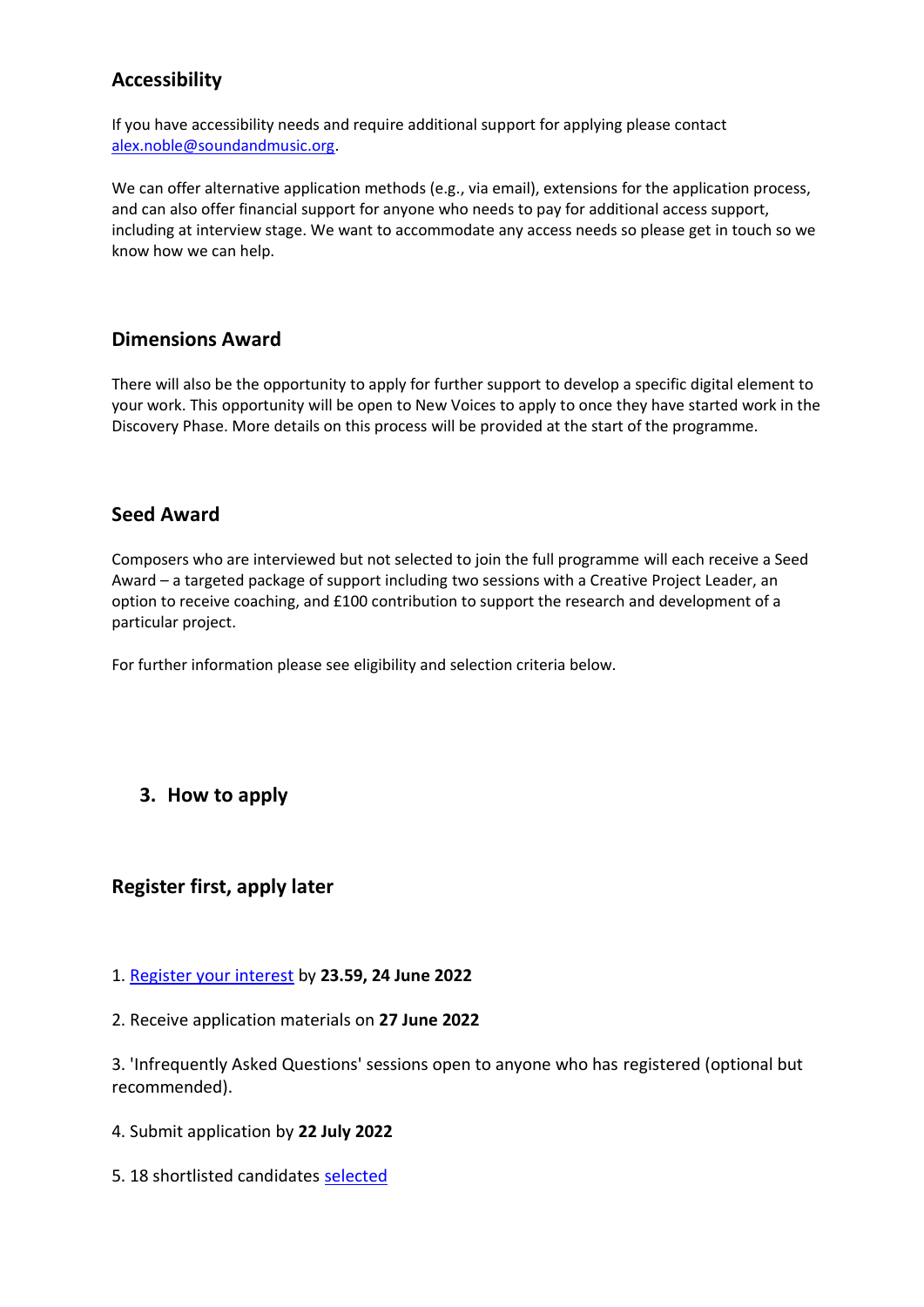- 6. Interview stage with panel
- 7. 8 people selected to join New Voices, 10 people awarded [Seed Award.](https://soundandmusic.org/new-voices-2022-registration/#Seed%20Award)

If you think the New Voices programme might be for you, then the first step is to register your interest in working with us.

Registration is a very simple process. **All you need to do is fill in some details in [this form](https://www.surveymonkey.co.uk/r/C292VQM)**

We will collect this information with your permission, in order to help us understand more about those who are interested and whether we're getting our message out to the whole of the new music community. It will be treated confidentially and will not be used to inform the later application process. You can find out more about this in our **[Data, Protection and Privacy Policy here.](https://soundandmusic.org/wp-content/uploads/2022/04/12_2021_DataProtectionandPrivacyPolicy_FINAL.pdf)** 

The deadline for completing a registration form is **23.59, 24 June 2022.**

#### **Before you register make sure that you fit the selection criteria.**

### **Selection criteria:**

#### **To be eligible to apply for New Voices you must:**

- be over 18 years old
- not be in full or part-time education (in any subject) during your time on the programme
- have been based in the UK for the last two years
- plan to remain resident in the UK for the 18-month duration of the programme
- provide two recordings of your works
- not have been on our New Voices, Embedded, Pathways or Portfolio programmes previously
- not be currently on one of our other Artist Development programmes (e.g., Composer-Curator or Adopt a Music Creator)

Please note that New Voices is designed as an artistic and professional development programme for individuals. It is not designed for working with groups or collectives. We welcome applications from individual members of groups or collectives, but you must apply as an individual.

### **[Register your interest](https://www.surveymonkey.co.uk/r/C292VQM)**

### **Application**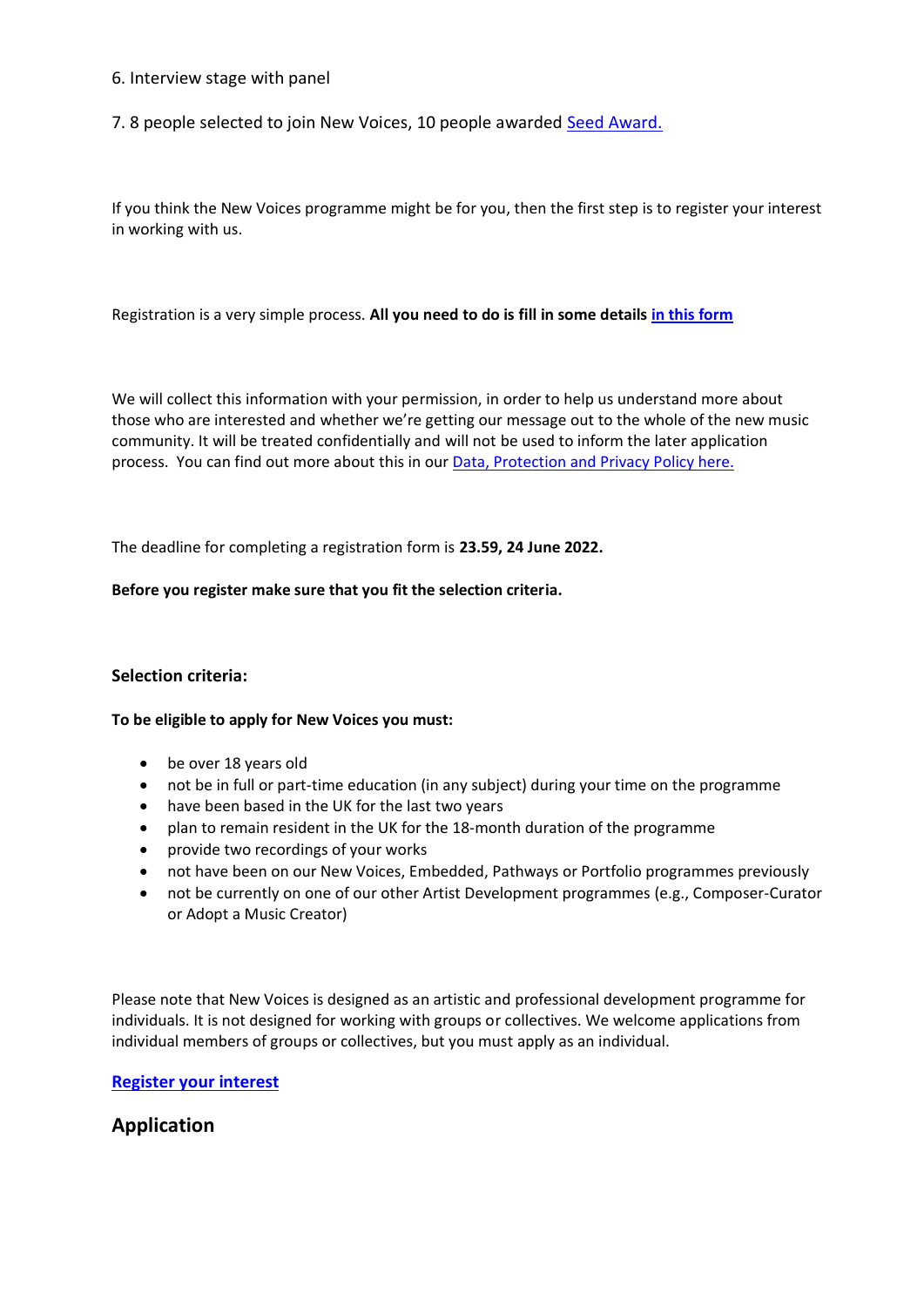Everyone who has registered for New Voices will be sent a link to the application form in July 2022.

We will ask you to let us know a bit about where you are with your work, why this is the right time for you to be part of New Voices, what kind of project you would like to develop and who you would like to have experience it (live or digitally). We'll also ask you to give us some examples of your work for the panel to listen to or watch.

You will be able to apply through a written form or video application – details will be sent to you when the application period opens. You'll be asked about your access needs and if you need another format for your application.

## **Selection**

All applications will be reviewed by a selection panel including experienced composers and industry professionals, alongside members of the Sound and Music team. Every year we ask different people to be part of this panel.

The panel will select 18 composers who will then be invited to come to an interview. From the interviews, **eight composers will be selected to take part in New Voices 2022**.

For New Voices 2022 we will be looking to allocate:

- six places on the programme to people who have less than 10 years' non-continuous professional practice (i.e. including career breaks or time away from composing). **This is not an age restriction – New Voices is open to composers of any age**
- two places will be available to composers at any stage in their career
- one place (minimum) to a D/deaf, disabled or neurodivergent composer

See our [Fair Access Principles](https://soundandmusic.org/our-impact/fair-access-principles/) for our code of best practice for running successful, open and inclusive artist development programmes.

### **4. How we make our final decisions**

Selection to be part of the New Voices programme is, unavoidably, a competitive process since we are committed to being open to anybody to apply. An independent and diverse panel of experienced experts will be involved in this process, they will listen to your work and read your application; and they will help Sound and Music to find a representative and talented group of people to work with and support.

#### **We will make our final decisions based on the following:**

We are looking for people who have original ideas and the ambition to create truly unique, high quality work, in whatever form.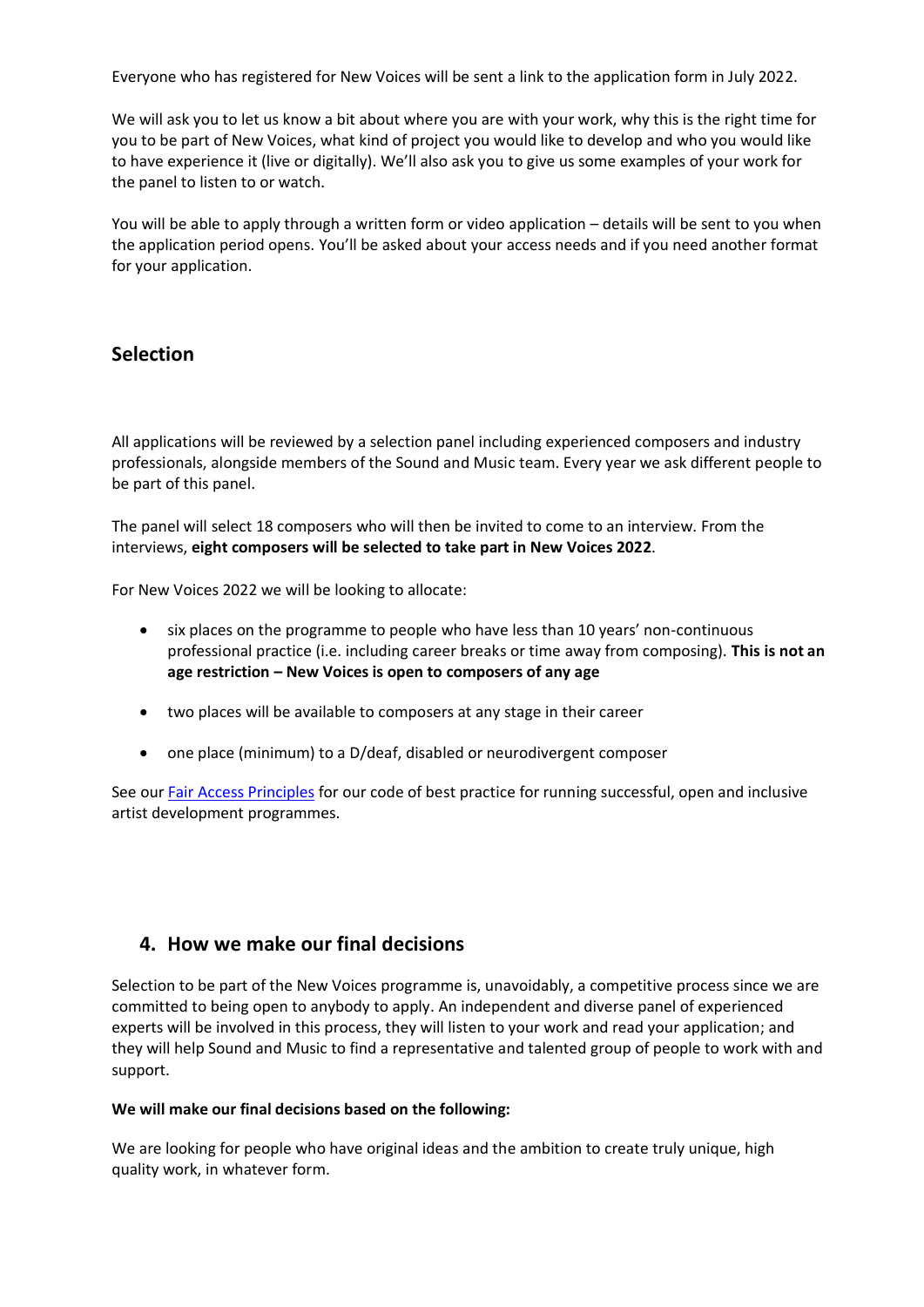As part of New Voices, you will need to be ready to undertake self-reflection and evaluation in order to make the most of your involvement. You'll need to be able to reflect on your work, why you do it, who it is for and when you feel it has been successful. We can help you with this, but it must be something that you are interested in exploring.

If you are receiving other artist development or residency support during the period of New Voices, we will ask you to tell us in your application what additional needs New Voices would support you with.

Sound and Music is committed to making the New Voices cohort representative of wider society in terms of gender, ethnicity, disability and socio-economic background. Such a group that brings together a wider variety of backgrounds is hugely exciting for us artistically, as well as allowing us to commit to fairness and equality for all. Read our **[Equality, Diversity and Inclusion Policy here.](https://soundandmusic.org/wp-content/uploads/2021/09/2021_EqualityDiversityandInclusionPolicy.pdf)** 

*'My project simply would not have been possible without the New Voices programme. Perhaps most importantly, it allowed me to dream of, create, and realise a project that challenged me in so many new ways.*' Alex Ho, New Voices 2018

## **Infrequently Asked Questions**

In these sessions, we invite anyone who is thinking about applying to hear directly from the Sound and Music team about the process and to ask questions. We are running two sessions: the first is open to everyone while the second is specifically for D/deaf, disabled and neurodivergent composers.

### **Open Session: Monday 13 June, 19:45-20:45**

Register here:<https://us02web.zoom.us/meeting/register/tZ0rcOmupjMtH9FheXF4iiEKUlhD0aHnEFY5>

### **Session for D/deaf, disabled or neurodivergent composers\*: Tuesday 14 June, 19:45-20:45**

Register here: <https://us02web.zoom.us/meeting/register/tZMpdOyppj8sGd3ur6a05MtAfv3ElV0g2v1V>

\*We understand there are many barriers to putting in an application and we want to make sure we can provide access support where we can. There will be live captions provided in the meeting and via an external website accessible via a browser. A team member will act as a dedicated access support worker during the event for any access needs that arise during the event or if you need to speak to someone. We can provide a BSL interpreter upon request.

**Covid-19 adaptations**